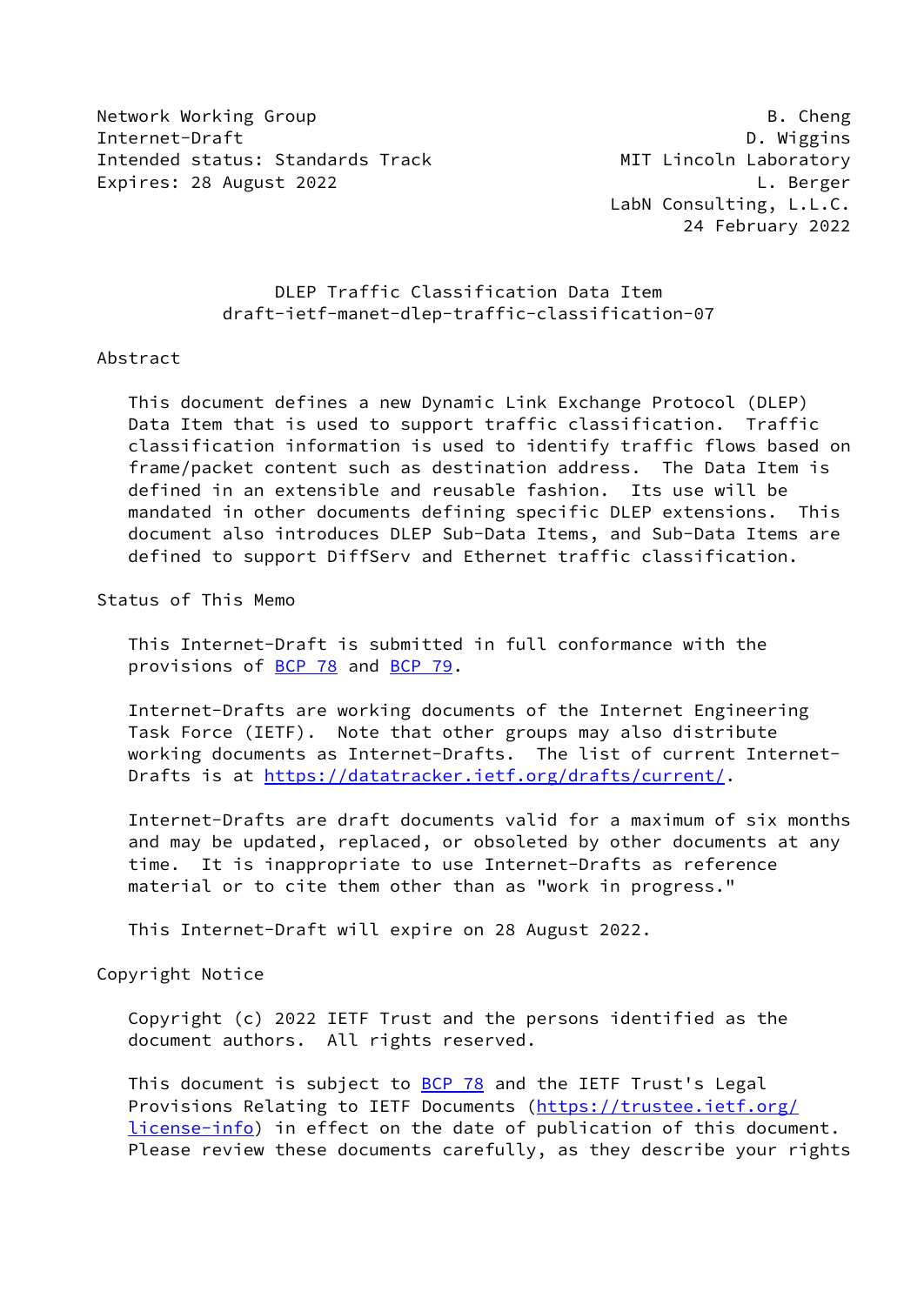<span id="page-1-1"></span>

| Internet-Draft |  |  | DLEP Traffic Classification | February 2022 |  |
|----------------|--|--|-----------------------------|---------------|--|
|----------------|--|--|-----------------------------|---------------|--|

 and restrictions with respect to this document. Code Components extracted from this document must include Revised BSD License text as described in Section 4.e of the [Trust Legal Provisions](https://trustee.ietf.org/license-info) and are provided without warranty as described in the Revised BSD License.

## Table of Contents

|                                                                | $\overline{2}$ |
|----------------------------------------------------------------|----------------|
|                                                                | $\overline{3}$ |
|                                                                | $\overline{3}$ |
| $2.1.$ Traffic Classification Data Item $\ldots \ldots \ldots$ | $\overline{4}$ |
| $2.1.1.$ Traffic Classification Sub-Data Item $\ldots$         | 6              |
| 2.2. DiffServ Traffic Classification Sub-Data Item             | $\overline{1}$ |
| 2.2.1. Router Receive Processing                               | 8              |
| 2.3. Ethernet Traffic Classification Sub-Data Item             | 8              |
| 2.3.1. Router Receive Processing                               | 10             |
| 3.                                                             | 10             |
| 4.                                                             | 10             |
| 5.                                                             | 10             |
| 5.1.                                                           | 10             |
| $5.2$ . DLEP Traffic Classification Sub-Data Item Registry     | 11             |
|                                                                | 11             |
| Normative References<br>6.1.                                   | 11             |
| 6.2. Informative References                                    | 12             |
| Appendix A. Acknowledgments 13                                 |                |
|                                                                | 13             |
|                                                                |                |

# <span id="page-1-0"></span>[1](#page-1-0). Introduction

The Dynamic Link Exchange Protocol (DLEP) is defined in [\[RFC8175](https://datatracker.ietf.org/doc/pdf/rfc8175)]. It provides the exchange of link related control information between DLEP peers. DLEP peers are comprised of a modem and a router. DLEP defines a base set of mechanisms as well as support for possible extensions. DLEP defines Data Items which are sets of information that can be reused in DLEP messaging. The base DLEP specification does not include any flow identification beyond DLEP endpoints. This document defines DLEP Data Item formats which provide flow identification on a more granular basis. Specifically it enables a router to use traffic flow classification information provided by the modem to identify traffic flows. In this case, a flow is identified based on information found in a data plane header and one or more matches are associated with a single flow. (For general background on traffic classification see [\[RFC2475\] Section](https://datatracker.ietf.org/doc/pdf/rfc2475#section-2.3) 2.3.) The Data Item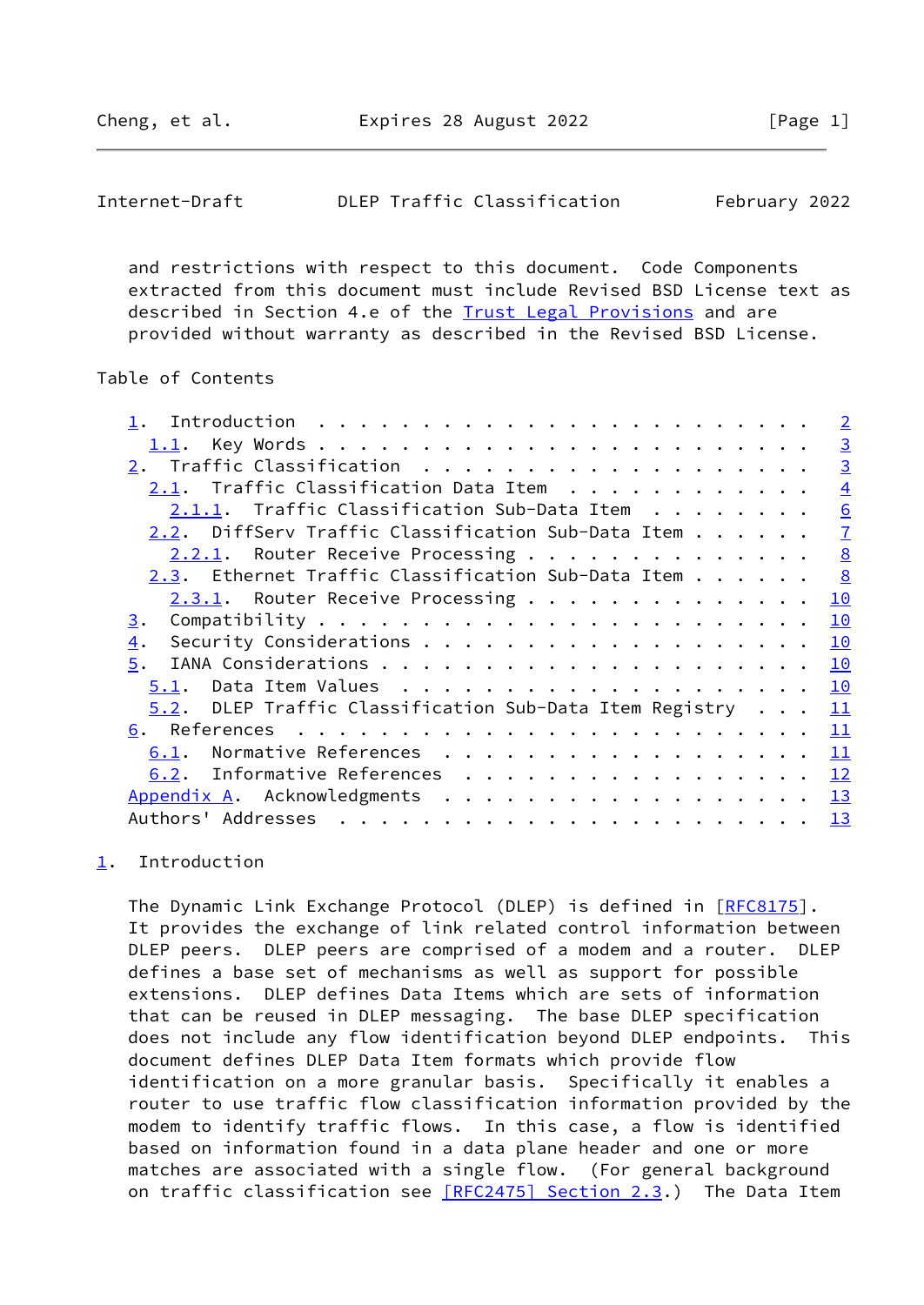is structured to allow for use of the defined traffic classification information with applications such as credit window control as specified in [\[I-D.ietf-manet-dlep-da-credit-extension](#page-12-4)]

Cheng, et al. **Expires 28 August 2022** [Page 2]

<span id="page-2-1"></span>Internet-Draft DLEP Traffic Classification February 2022

 This document defines traffic classification based on a DLEP destination and flows identified by either DiffServ [\[RFC2475](https://datatracker.ietf.org/doc/pdf/rfc2475)] DSCPs (differentiated services codepoints) or IEEE 802.1Q [IEEE.802.10 2014] Ethernet Priority Code Points (PCP). The defined mechanism allows for flows to be described in a flexible fashion and when combined with applications such as credit window control, allows credit windows to be shared across traffic sent to multiple DLEP destinations and as part of multiple flows, or used exclusively for traffic sent to a particular destination and/or belonging to a particular flow. The extension also supports the "wildcard" matching of any flow (DSCP or PCP). Traffic classification information is provided such that it can be readily extended to support other traffic classification techniques, or be used by non-credit window related extensions, such as [\[RFC8651](https://datatracker.ietf.org/doc/pdf/rfc8651)] or even 5-tuple IP flows.

 This document defines support for traffic classification using a single new Data Item in  $Section 2.1$  for general support and two new Sub-Data Items are defined to support identification of flows based on DSCPs and PCPs.

## <span id="page-2-0"></span>[1.1](#page-2-0). Key Words

 The key words "MUST", "MUST NOT", "REQUIRED", "SHALL", "SHALL NOT", "SHOULD", "SHOULD NOT", "RECOMMENDED", "NOT RECOMMENDED", "MAY", and "OPTIONAL" in this document are to be interpreted as described in [BCP](https://datatracker.ietf.org/doc/pdf/bcp14) [14](https://datatracker.ietf.org/doc/pdf/bcp14) [[RFC2119\]](https://datatracker.ietf.org/doc/pdf/rfc2119) [\[RFC8174](https://datatracker.ietf.org/doc/pdf/rfc8174)] when, and only when, they appear in all capitals, as shown here.

## <span id="page-2-2"></span>[2](#page-2-2). Traffic Classification

 The Traffic Classification Data Item is used to represent a list of flows that may be used at the same time for traffic sent from a router to a modem. The data plane information used to identify each flow is represented in a separate Sub-Data Item. The Data Item and Sub-Data Item structure is intended to be independent of any specific usage of the flow identification, e.g., flow control. The Sub-Data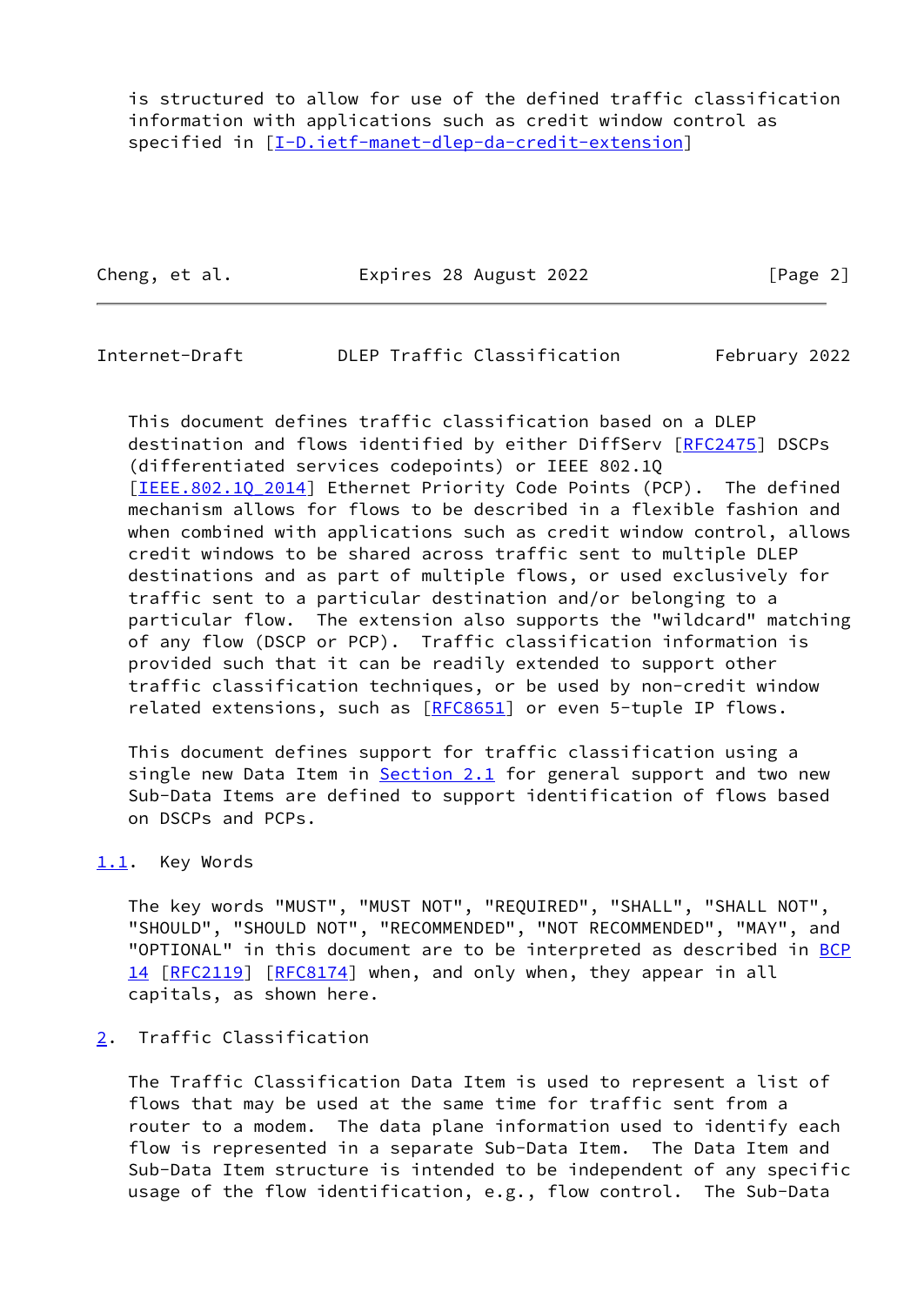Item structure is also intended to allow for future traffic classification types, e.g., 5-tuple flows. While the structure of the Data Items is extensible, actual flow information is expected to be used in an extension dependent manner. Support for DSCP and PCP based flows are defined via individual Sub-Data Items below. Other types of flow identification, e.g., based on IP protocol and ports, may be defined in the future via new Sub-Data Items. Note that when extensions supporting multiple Sub-Data Item types are negotiated, these types MAY be combined in a single Data Item.

Cheng, et al. Expires 28 August 2022 [Page 3]

<span id="page-3-1"></span>Internet-Draft DLEP Traffic Classification February 2022

 Each list of flows is identified using a "Traffic Classification Identifier" or "TID" and is expected to represent a valid combination of data plane identifiers that may be used at the same time. Each flow is identified via a "Flow Identifier" or "FID". Each FID is defined in a Sub-Data Item which carries the data plane identifier or identifiers used to associate traffic with the flow. A DLEP destination address is also needed to complete traffic classification information used in extensions such as flow control. This information is expected to be provided in an extension specific manner. For example, this address can be provided by a modem when it identifies the traffic classification set in a Destination Up Message using the Credit Window Associate Data Item defined in [\[I-D.ietf-manet-dlep-credit-flow-control](#page-12-5)]. TID and FID values have modem-local scope.

<span id="page-3-0"></span>[2.1](#page-3-0). Traffic Classification Data Item

 This sections defines the Traffic Classification Data Item. This Data Item is used by a modem to provide a router with traffic classification information. When an extension requires use of this Data Item the Traffic Classification Data Item SHOULD be included by a modem in any Session Initialization Response Message, e.g., see [\[I-D.ietf-manet-dlep-da-credit-extension](#page-12-4)]. Updates to previously provided traffic classifications or new traffic classifications MAY be sent by a modem by including the Data Item in Session Update Messages. More than one Data Item MAY be included in a message to provide information on multiple traffic classifiers.

The set of traffic classification information provided in the data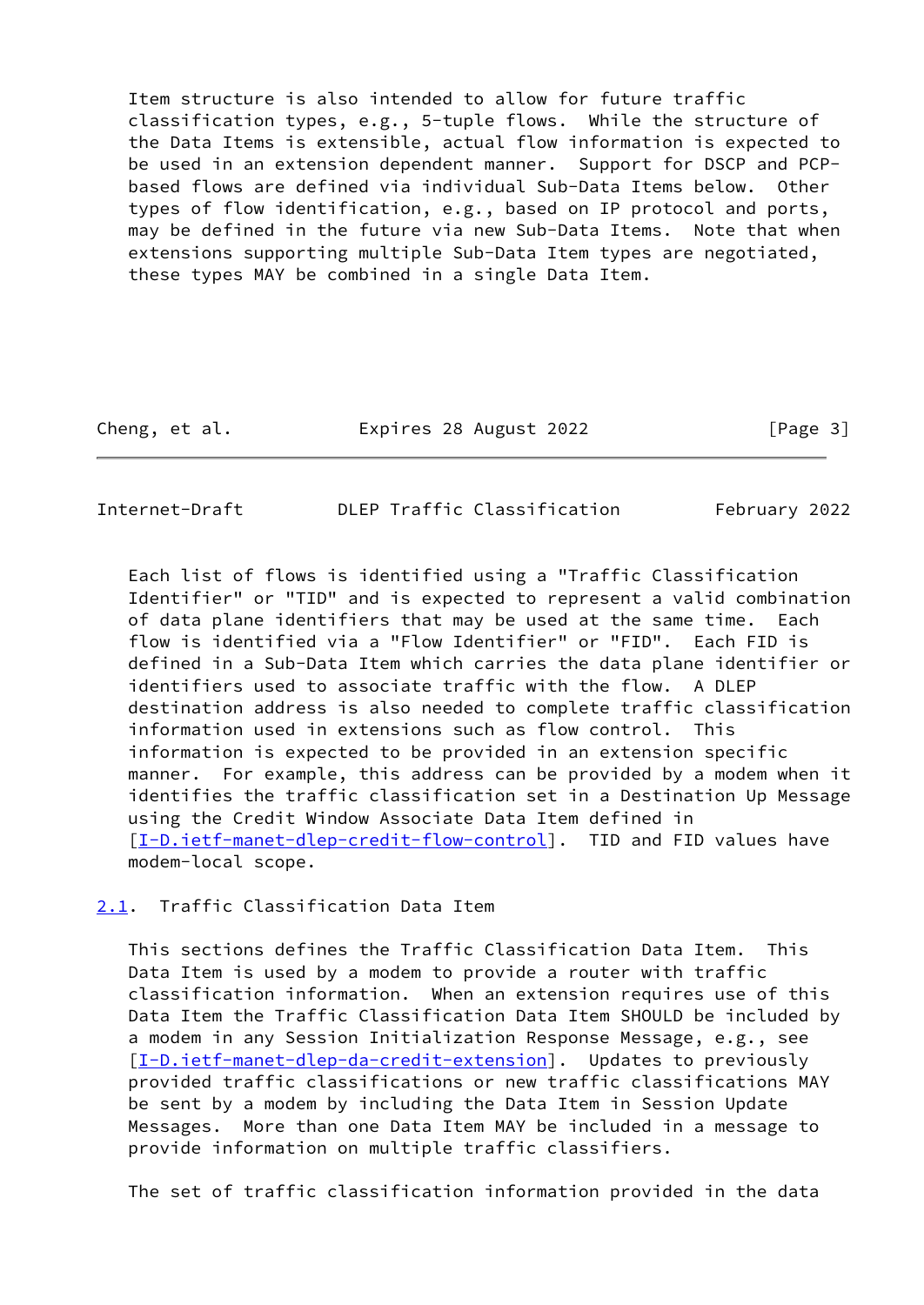item is identified using a Traffic Classification Identifier, or TID. The actual data plane related information used in traffic classification is provided in a variable list of Traffic Classification Sub-Data Items.

The format of the Traffic Classification Data Item is:

Cheng, et al. **Expires 28 August 2022** [Page 4]

Internet-Draft DLEP Traffic Classification February 2022

 $0$  1 2 3 0 1 2 3 4 5 6 7 8 9 0 1 2 3 4 5 6 7 8 9 0 1 2 3 4 5 6 7 8 9 0 1 +-+-+-+-+-+-+-+-+-+-+-+-+-+-+-+-+-+-+-+-+-+-+-+-+-+-+-+-+-+-+-+-+ | Data Item Type | Length | +-+-+-+-+-+-+-+-+-+-+-+-+-+-+-+-+-+-+-+-+-+-+-+-+-+-+-+-+-+-+-+-+ |Traffic Class. Identifier (TID)| Num SDIs | Reserved | +-+-+-+-+-+-+-+-+-+-+-+-+-+-+-+-+-+-+-+-+-+-+-+-+-+-+-+-+-+-+-+-+ | Traffic Classification Sub-Data Item 1 | +-+-+-+-+-+-+-+-+-+-+-+-+-+-+-+-+-+-+-+-+-+-+-+-+-+-+-+-+-+-+-+-+ : ... : +-+-+-+-+-+-+-+-+-+-+-+-+-+-+-+-+-+-+-+-+-+-+-+-+-+-+-+-+-+-+-+-+ | Traffic Classification Sub-Data Item n | +-+-+-+-+-+-+-+-+-+-+-+-+-+-+-+-+-+-+-+-+-+-+-+-+-+-+-+-+-+-+-+-+

 Data Item Type: TBA1

Length:

Variable

Per [\[RFC8175](https://datatracker.ietf.org/doc/pdf/rfc8175)] Length is the number of octets in the Data Item, excluding the Type and Length fields.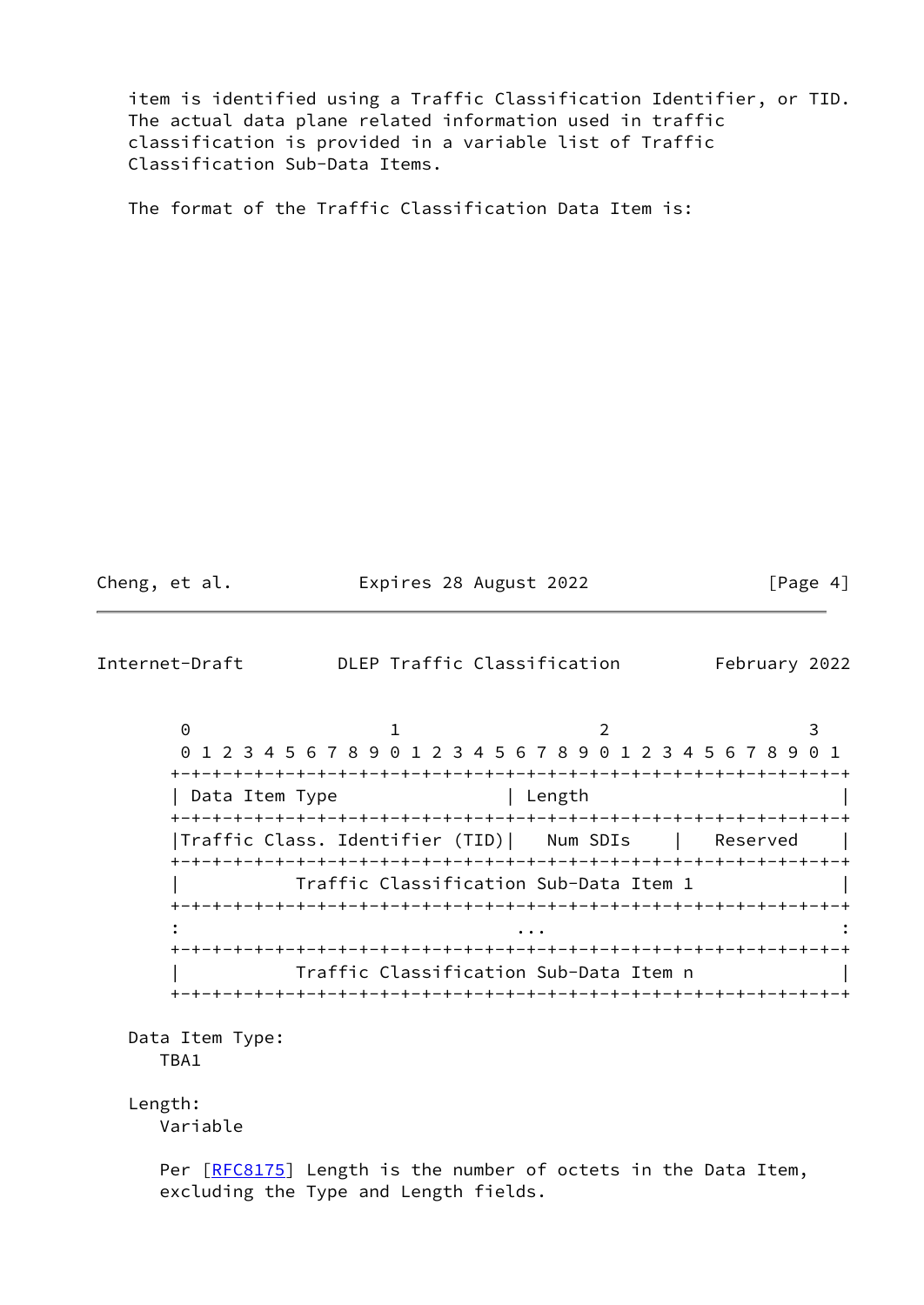| Cheng, et al.                                                                                   | Expires 28 August 2022 |                                                                                                                                                                                                                                                                                                                                                             | [Page 5] |
|-------------------------------------------------------------------------------------------------|------------------------|-------------------------------------------------------------------------------------------------------------------------------------------------------------------------------------------------------------------------------------------------------------------------------------------------------------------------------------------------------------|----------|
|                                                                                                 |                        | A router receiving the Traffic Classification Data Item MUST locate<br>the traffic classification information that is associated with the<br>TID indicated in each received Data Item. If no associated traffic<br>classification information is found, the router MUST initialize a new<br>information set using the values carried in the Data Item. When |          |
| Traffic Classification Sub-Data Item:<br>carried in the Num SDIs field.                         |                        | Zero or more Traffic Classification Sub-Data Items of the format<br>defined below MAY be included. The number MUST match the value                                                                                                                                                                                                                          |          |
| Reserved:<br>receiver (a router).                                                               |                        | MUST be set to zero by the sender (a modem) and ignored by the                                                                                                                                                                                                                                                                                              |          |
| Num SDIs:<br>matched against this TID.                                                          |                        | An 8-bit unsigned integer indicating the number of Traffic<br>Classification Sub-Data Items included in the Data Item. A value<br>of zero (0) is allowed and indicates that no traffic should be                                                                                                                                                            |          |
| Traffic Classification Identifier (TID):<br>is no requirement for sequential or ordered values. |                        | A 16-bit unsigned integer identifying a traffic classification<br>set. There is no restriction on values used by a modem, and there                                                                                                                                                                                                                         |          |

<span id="page-5-1"></span>Internet-Draft DLEP Traffic Classification February 2022

 associated traffic classification information is found, the router MUST replace the corresponding information using the values carried in the Data Item. In both cases, a router MUST also ensure that any data plane state, e.g., [\[I-D.ietf-manet-dlep-credit-flow-control](#page-12-5)], that is associated with the TID is updated as needed.

<span id="page-5-0"></span>[2.1.1](#page-5-0). Traffic Classification Sub-Data Item

 All Traffic Classification Sub-Data Items share a common format that is patterned after the standard DLEP Data Item format, see [\[RFC8175\]](https://datatracker.ietf.org/doc/pdf/rfc8175#section-11.3) Section 11.3. There is no requirement on, or meaning to Sub-Data Item ordering. Any errors or inconsistencies encountered in parsing Sub-Data Items are handled in the same fashion as any other Data Item parsing error encountered in DLEP.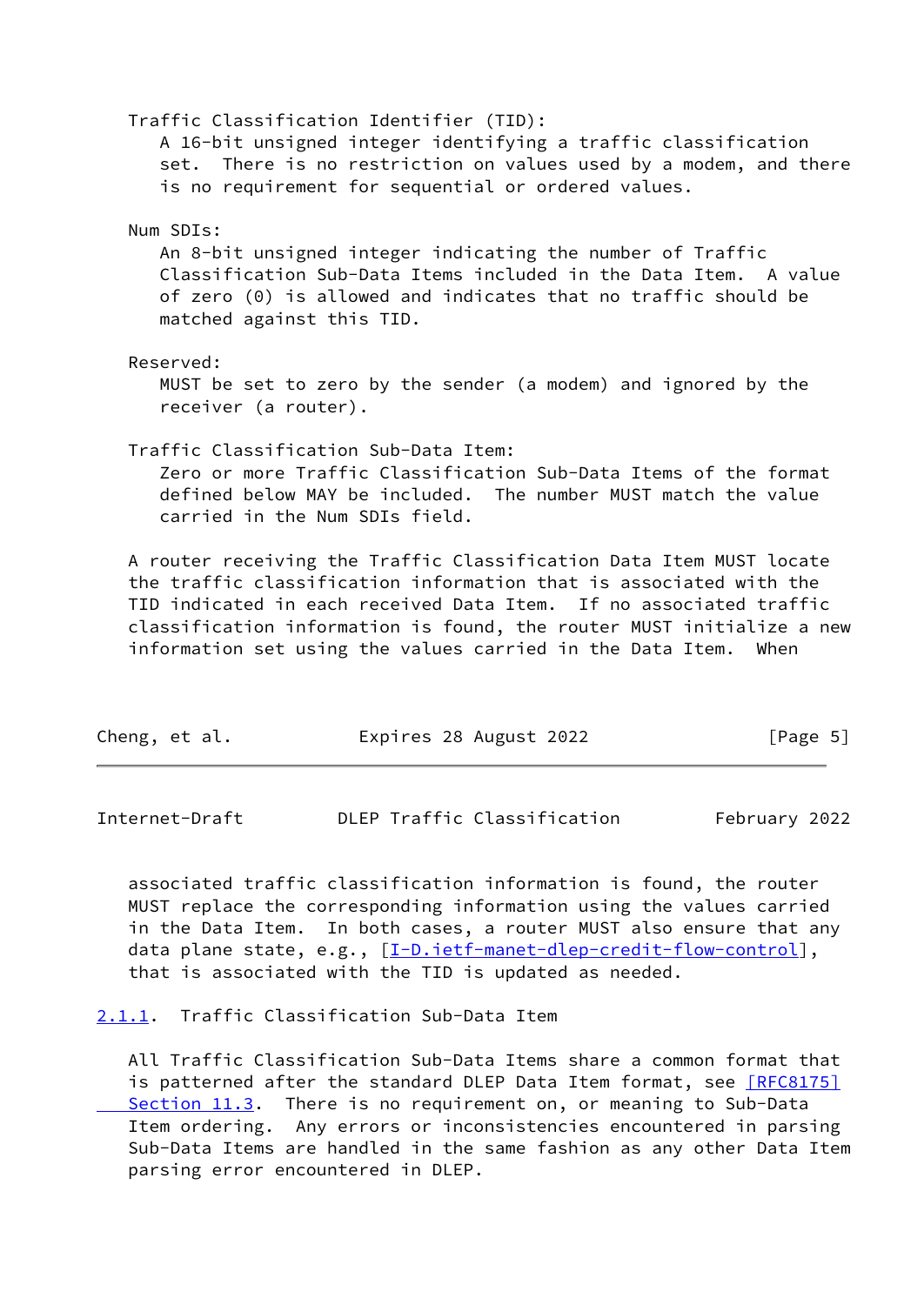The format of the Traffic Classification Sub-Data Item is:

 $0$  1 2 3 0 1 2 3 4 5 6 7 8 9 0 1 2 3 4 5 6 7 8 9 0 1 2 3 4 5 6 7 8 9 0 1 +-+-+-+-+-+-+-+-+-+-+-+-+-+-+-+-+-+-+-+-+-+-+-+-+-+-+-+-+-+-+-+-+ | Sub-Data Item Type | Length +-+-+-+-+-+-+-+-+-+-+-+-+-+-+-+-+-+-+-+-+-+-+-+-+-+-+-+-+-+-+-+-+ | Value... : +-+-+-+-+-+-+-+-+-+-+-+-+-+-+-+-+-+-+-+-+-+-+-+-+-+-+-+-+-+-+-+-+

Sub-Data Item Type:

 A 16-bit unsigned integer that indicates the type and corresponding format of the Sub-Data Item's Value field. Sub-Data Item Types are scoped within the Data Item in which they are carried, i.e., the Sub-Data Item Type field MUST be used together with the Traffic Classification Data Item Type to identify the format of the Sub-Data Item. Traffic Classification Sub-Data Item Types are managed according to the IANA registry described in [Section 5.2](#page-11-0).

Length:

Variable

Copying [[RFC8175\]](https://datatracker.ietf.org/doc/pdf/rfc8175), Length is a 16-bit unsigned integer that is the number of octets in the Sub-Data Item, excluding the Type and Length fields.

Cheng, et al. Expires 28 August 2022 [Page 6]

<span id="page-6-1"></span>Internet-Draft DLEP Traffic Classification February 2022

<span id="page-6-0"></span>[2.2](#page-6-0). DiffServ Traffic Classification Sub-Data Item

 The DiffServ Traffic Classification Sub-Data Item is used to identify the set of DSCPs that should be treated as a single flow, i.e., receive the same traffic treatment. DSCPs are identified in a list of DiffServ fields. An implementation that does not support DSCPs and wants the same traffic treatment for all traffic to a destination or destinations would indicate 0 DSCPs.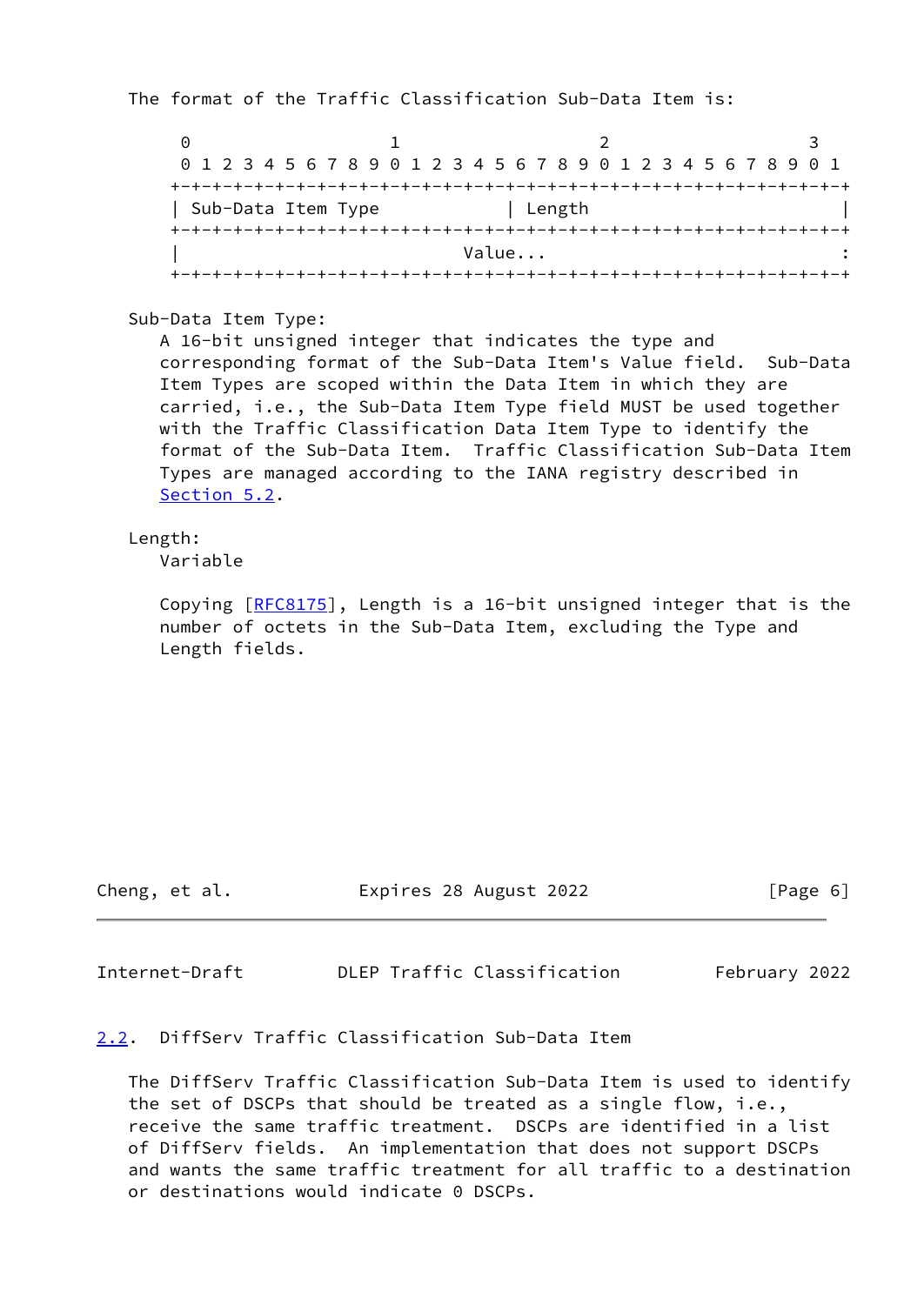The format of the DiffServ Traffic Classification Sub-Data Item is:

 $0$  1 2 3 0 1 2 3 4 5 6 7 8 9 0 1 2 3 4 5 6 7 8 9 0 1 2 3 4 5 6 7 8 9 0 1 +-+-+-+-+-+-+-+-+-+-+-+-+-+-+-+-+-+-+-+-+-+-+-+-+-+-+-+-+-+-+-+-+ | Must be one (1) | Length +-+-+-+-+-+-+-+-+-+-+-+-+-+-+-+-+-+-+-+-+-+-+-+-+-+-+-+-+-+-+-+-+ | Flow Identifier (FID) | Num DSCPs | DS Field 1 | +-+-+-+-+-+-+-+-+-+-+-+-+-+-+-+-+-+-+-+-+-+-+-+-+-+-+-+-+-+-+-+-+ | DS Field 2 | ... | DS Field n | +-+-+-+-+-+-+-+-+-+-+-+-+-+-+-+-+-+-+-+-+-+-+-+-+

Length:

Variable

 Length is defined above. For this Sub-Data Item, it is equal to three (3) plus the value of the Num DSCPs field.

Flow Identifier (FID):

 A 16-bit unsigned integer representing the data plane information carried in the Sub-Data Item that is to be used in identifying a flow. The value of 0xFFFF is reserved and MUST NOT be used in this field.

Num DSCPs:

 An 8-bit unsigned integer indicating the number of DSCPs carried in the Sub-Data Item. A zero (0) indicates a (wildcard) match against any DSCP value.

#### DS Field:

 Each DS Field is an 8-bit that carries the DSCP field defined in  $[REC2474]$ .

<span id="page-7-0"></span>

| Cheng, et al.  |  |  | Expires 28 August 2022 |  |                             | [Page 7]      |  |
|----------------|--|--|------------------------|--|-----------------------------|---------------|--|
| Internet-Draft |  |  |                        |  | DLEP Traffic Classification | February 2022 |  |
|                |  |  | 0 1 2 3 4 5 6 7        |  |                             |               |  |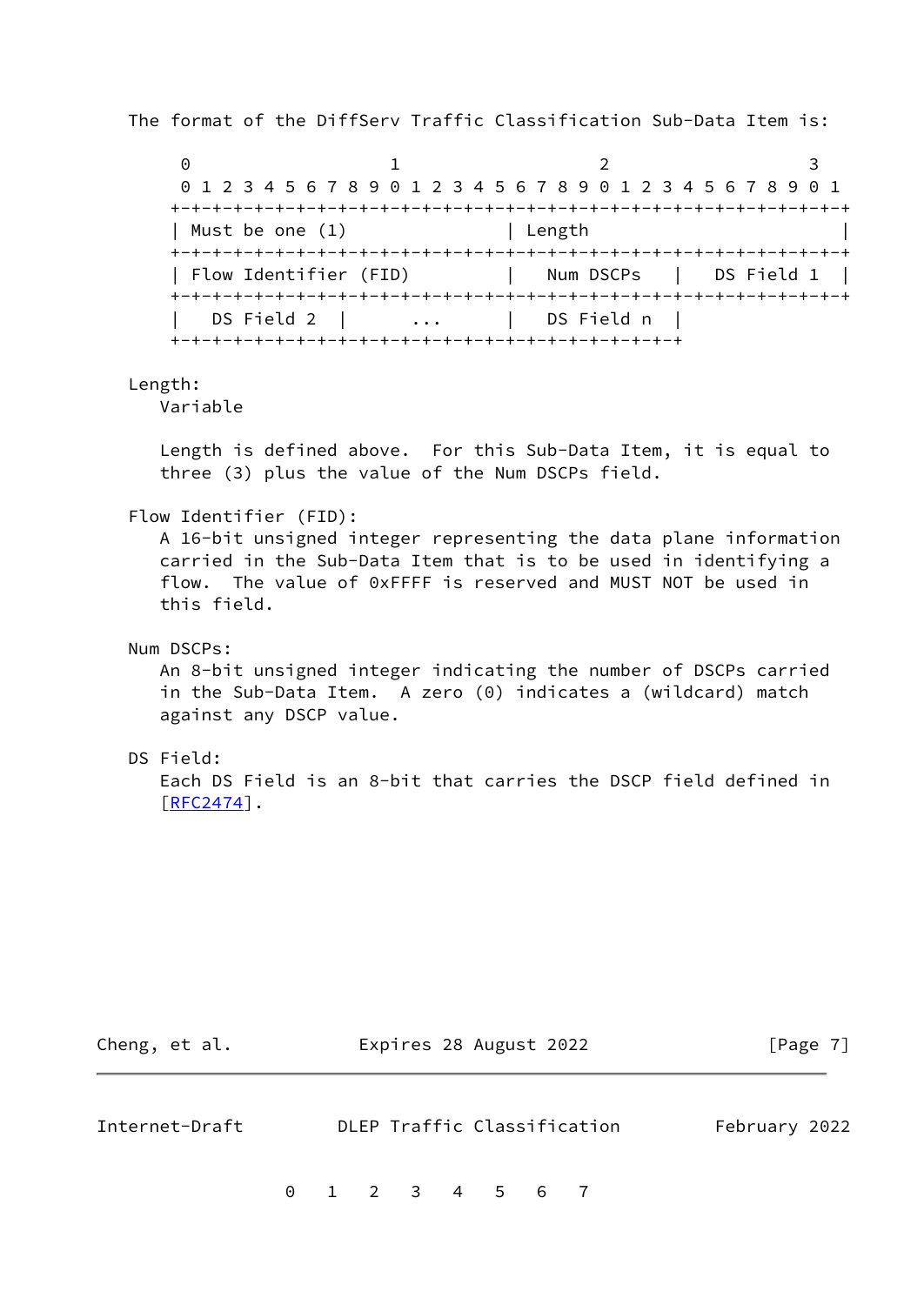| +---+---+---+---+---+---+---+---+ |            |
|-----------------------------------|------------|
| l DSCP                            | <b>NBZ</b> |
| +---+---+---+---+---+---+---+---+ |            |

 DSCP: differentiated services codepoint MBZ: MUST be zero

## <span id="page-8-0"></span>[2.2.1](#page-8-0). Router Receive Processing

 A router receiving the Traffic Classification Sub-Data Item MUST validate the information on receipt, prior to using the carried information, including potentially updating the data behavior as determined by the extension requiring the use of the Sub-Data Item. Validation failures MUST be treated as an error as described above.

 Once validated, the receiver MUST ensure that each DS Field value is listed only once across the whole Traffic Classification Data Item. Note, this check is across the Data Item and not the individual Sub- Data Item. If the same DS Field value is listed more than once within the same Traffic Classification Data Item, the Data Item MUST be treated as an error as described above.

<span id="page-8-1"></span>[2.3](#page-8-1). Ethernet Traffic Classification Sub-Data Item

 The Ethernet Traffic Classification Sub-Data Item is used to identify the VLAN and PCPs that should be treated as a single flow, i.e., receive the same traffic treatment. Ethernet Priority Code Point support is defined as part of the IEEE 802.1Q [IEEE.802.1Q 2014] tag format and includes a 3 bit "PCP" field. The tag format also includes a 12 bit VLAN identifier (VID) field. PCPs are identified in a list of priority fields. An implementation that does not support PCPs and wants the same traffic treatment for all traffic to a destination or destinations would indicate 0 PCPs. Such an implementation could identify a VLAN to use per destination.

The format of the Ethernet Traffic Classification Sub-Data Item is:

0 1 2 3 0 1 2 3 4 5 6 7 8 9 0 1 2 3 4 5 6 7 8 9 0 1 2 3 4 5 6 7 8 9 0 1 +-+-+-+-+-+-+-+-+-+-+-+-+-+-+-+-+-+-+-+-+-+-+-+-+-+-+-+-+-+-+-+-+ | Must be two (2) | Length +-+-+-+-+-+-+-+-+-+-+-+-+-+-+-+-+-+-+-+-+-+-+-+-+-+-+-+-+-+-+-+-+ | Flow Identifier (FID) |NumPCPs| VLAN Identifier (VID) | +-+-+-+-+-+-+-+-+-+-+-+-+-+-+-+-+-+-+-+-+-+-+-+-+-+-+-+-+-+-+-+-+ | Pri. 1| Pri. 2| ..... | ..... | ..... | Pad | +-+-+-+-+-+-+-+-+-+-+-+-+-+-+-+-+-+-+-+-+-+-+-+-+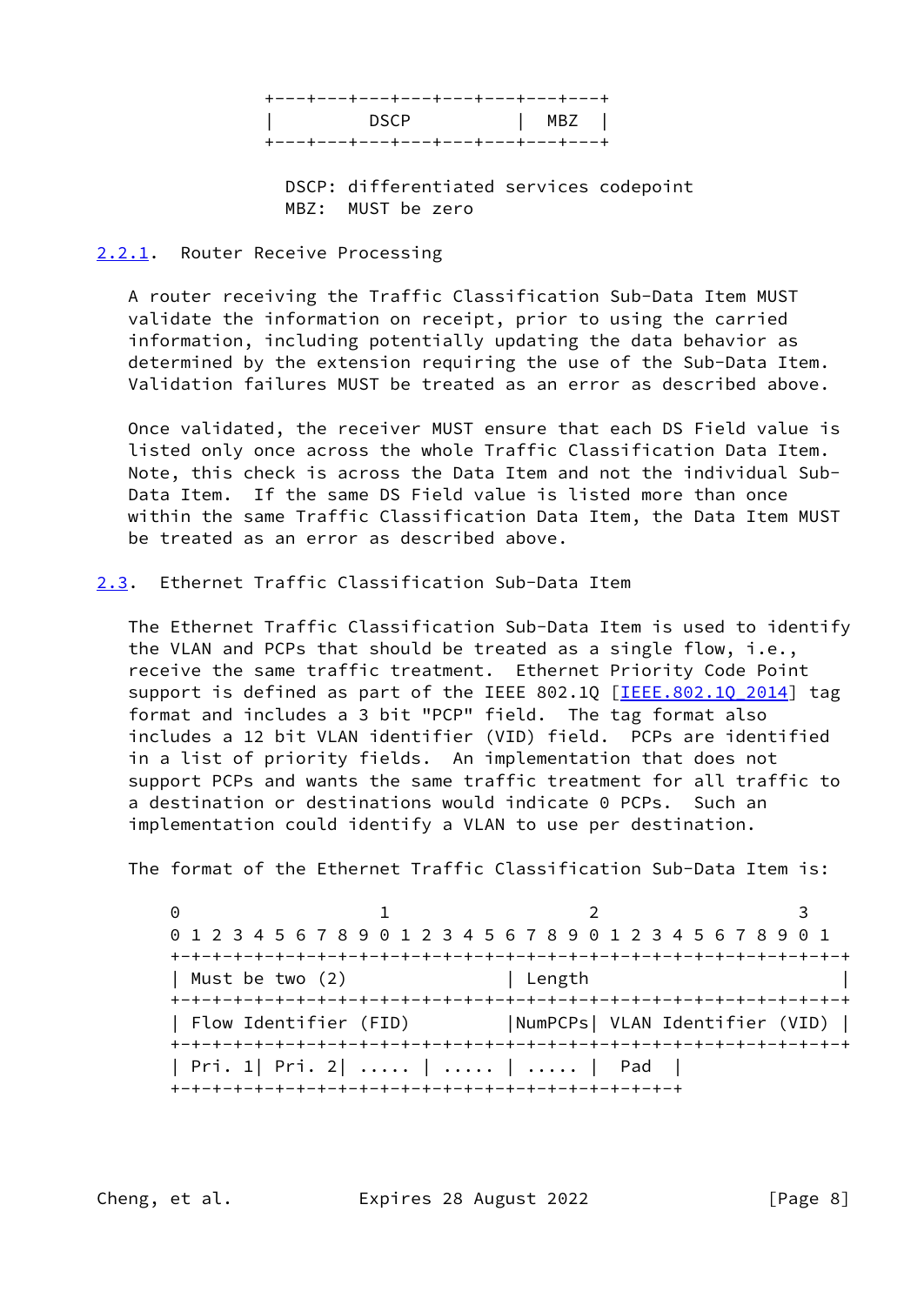Length:

Variable

 Length is defined above. For this Sub-Data Item, it is equal to four (4) plus the number of octets needed to accommodate the number of Priority fields indicated by the NumPCPs field. Note that as length is in octets and each Priority field is 4 bits, the additional length is the value carried in the NumPCPs field divided by two and rounded up to the next higher integer quantity.

Flow Identifier (FID):

 A 16-bit unsigned integer representing the data plane information carried in the Sub-Data Item that is to be used in identifying a flow. The value of 0xFFFF is reserved and MUST NOT be used in this field.

Num PCPs:

 A 4-bit unsigned integer indicating the number of Priority fields carried in the Sub-Data Item. A zero (0) indicates a (wildcard) match against any PCP value.

VLAN identifier (VID):

 A 12-bit unsigned integer field indicating the VLAN to be used in traffic classification. A value of zero (0) indicates that the VID is to be ignored and any VID is to be accepted during traffic classification.

Priority:

 Each Priority Field is 4-bits long and indicates a PCP field defined in  $[IEEE.802.10 2014]$ . Note that zero (0) is a valid value for either PCP.

> 0 1 2 3 +---+---+---+---+ PCP | MBZ | +---+---+---+---+

 PCP: Priority code point MBZ: MUST be zero

Pad:

 A 4-bit long field included when NumPCPs is an odd number. This field MUST be set to zero by the sender, and MUST be ignored on receipt.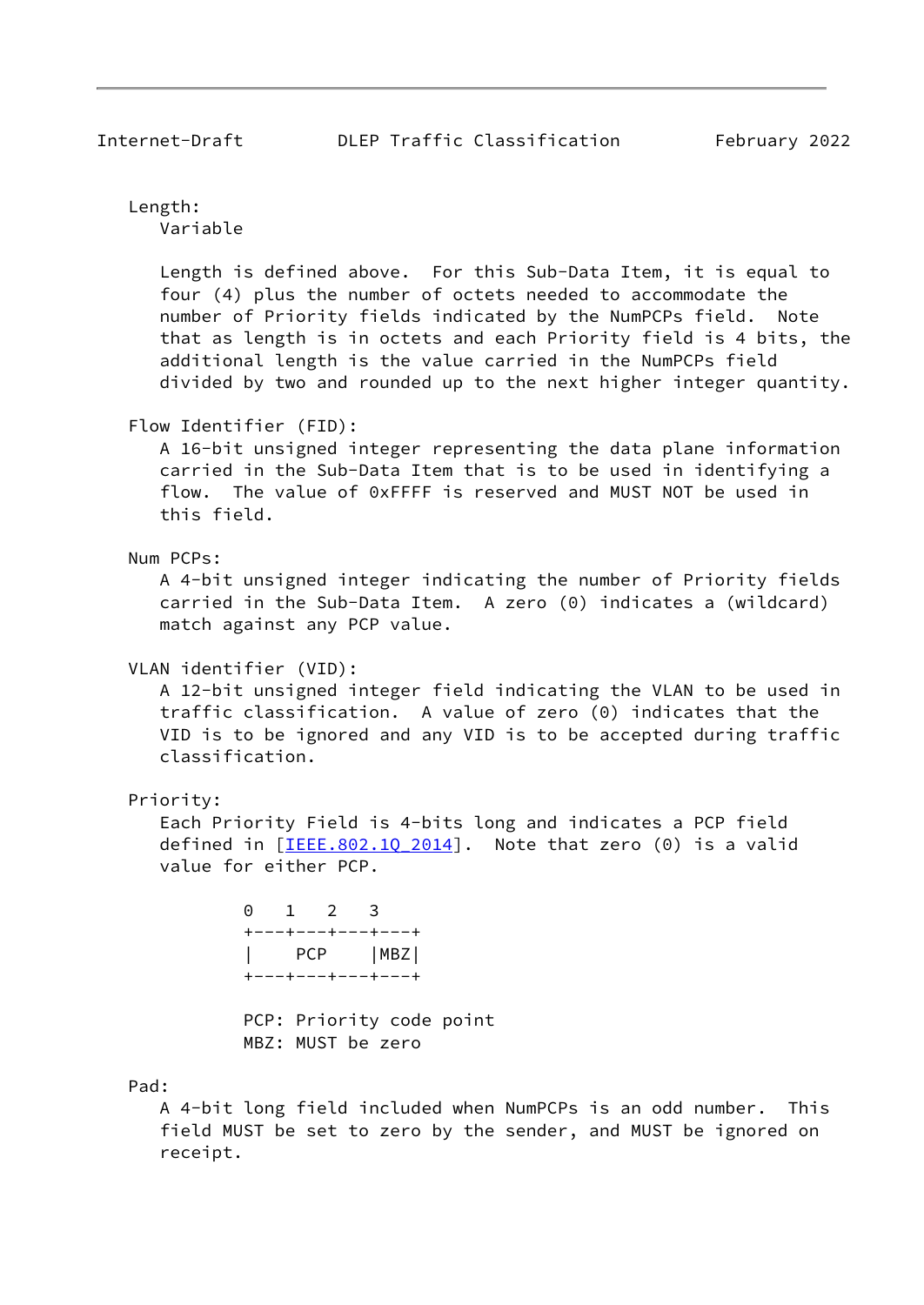#### <span id="page-10-1"></span>Internet-Draft DLEP Traffic Classification February 2022

# <span id="page-10-0"></span>[2.3.1](#page-10-0). Router Receive Processing

 A router receiving the Traffic Classification Sub-Data Item MUST validate the information on receipt, prior to the using the carried information, including potentially updating the data behavior as determined by the extension requiring the use of the Sub-Data Item. Validation failures MUST be treated as an error as described above.

 Once validated, the receiver MUST ensure that each Priority Field value is listed only once across the whole Traffic Classification Data Item. Note, this check is across the Data Item and not the individual Sub-Data Item. If the same Priority Field value is listed more than once within the same Traffic Classification Data Item, the Data Item MUST be treated as an error as described above.

If a packet matches both a DSCP Field Value, see [Section 2.2](#page-6-0) and a Priority Field value, the DSCP associated TID MUST take precedence.

<span id="page-10-2"></span>[3](#page-10-2). Compatibility

 The formats defined in this document will only be used when extensions require their use.

<span id="page-10-3"></span>[4](#page-10-3). Security Considerations

 This document introduces finer grain flow identification mechanisms to DLEP. These mechanisms do not inherently introduce any additional vulnerabilities above those documented in  $[REC8175]$ . The approach taken to Security in that document applies equally to the mechanism defined in this document.

<span id="page-10-4"></span>[5](#page-10-4). IANA Considerations

 This document requests the assignment of several values by IANA. All assignments are to registries defined by [\[RFC8175](https://datatracker.ietf.org/doc/pdf/rfc8175)].

## <span id="page-10-5"></span>[5.1](#page-10-5). Data Item Values

This document requests the following new assignments to the DLEP Data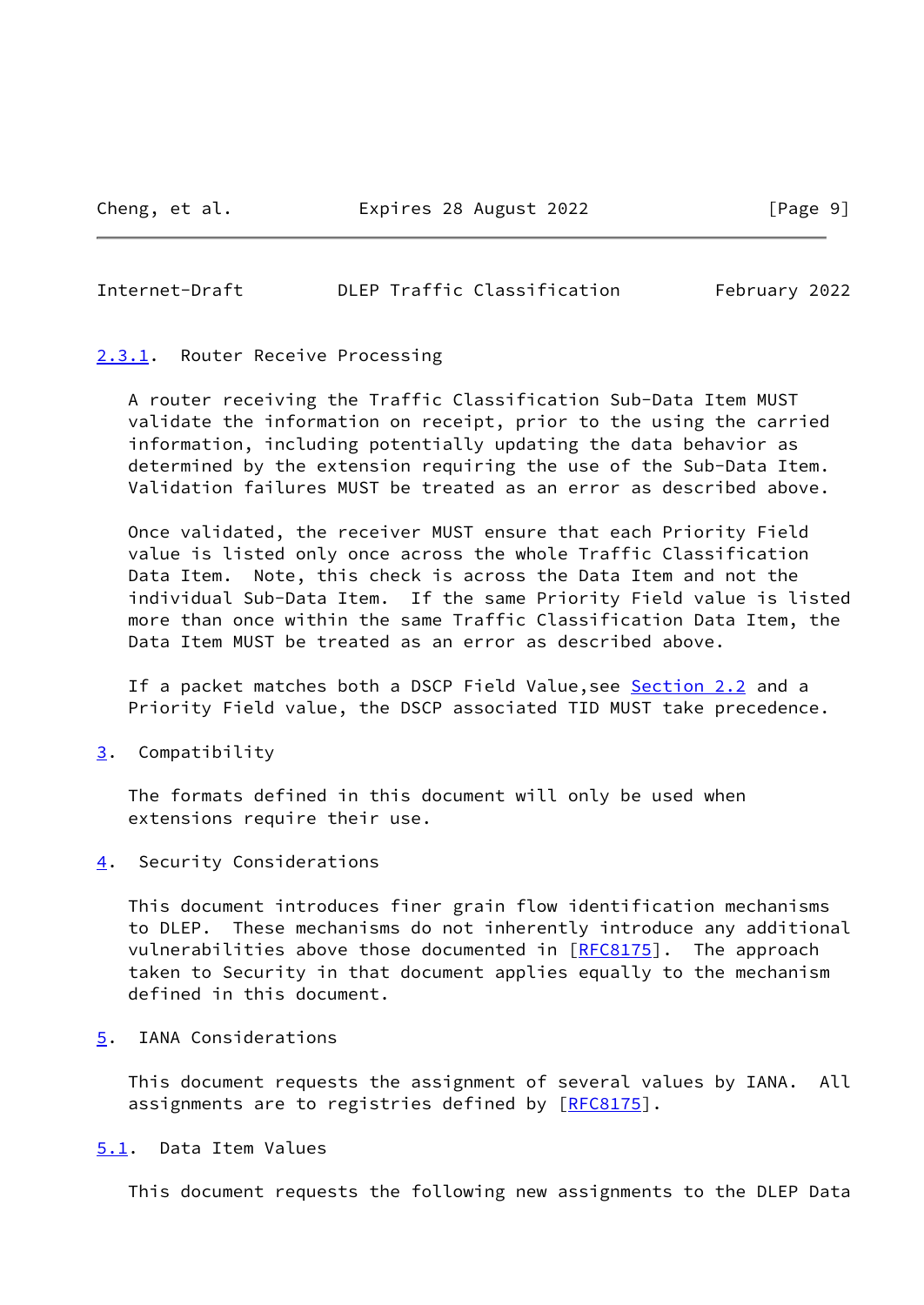Item Registry named "Data Item Type Values" in the range with the "Specification Required" policy. The requested values are as follows:

| Expires 28 August 2022<br>Cheng, et al. | [Page 10] |
|-----------------------------------------|-----------|
|-----------------------------------------|-----------|

<span id="page-11-1"></span>Internet-Draft DLEP Traffic Classification February 2022

|  | Type Code   Description       |  |
|--|-------------------------------|--|
|  | TBA1   Traffic Classification |  |
|  |                               |  |

Table 1: Requested Data Item Values

<span id="page-11-0"></span>[5.2](#page-11-0). DLEP Traffic Classification Sub-Data Item Registry

 Upon approval of this document, IANA is requested to create a new DLEP registry, named "Traffic Classification Sub-Data Item Type Values".

 The following table provides initial registry values and the [\[RFC8126](https://datatracker.ietf.org/doc/pdf/rfc8126)] defined policies that should apply to the registry:

| Type Code   Description   |                                                  |
|---------------------------|--------------------------------------------------|
| 0                         | ==============================<br>Reserved       |
|                           | DiffServ Traffic Classification                  |
|                           | Ethernet Traffic Classification<br>-----------   |
| $3 - 65407$               | Specification Required<br>______________________ |
| 65408-65534   Private Use | -----------------                                |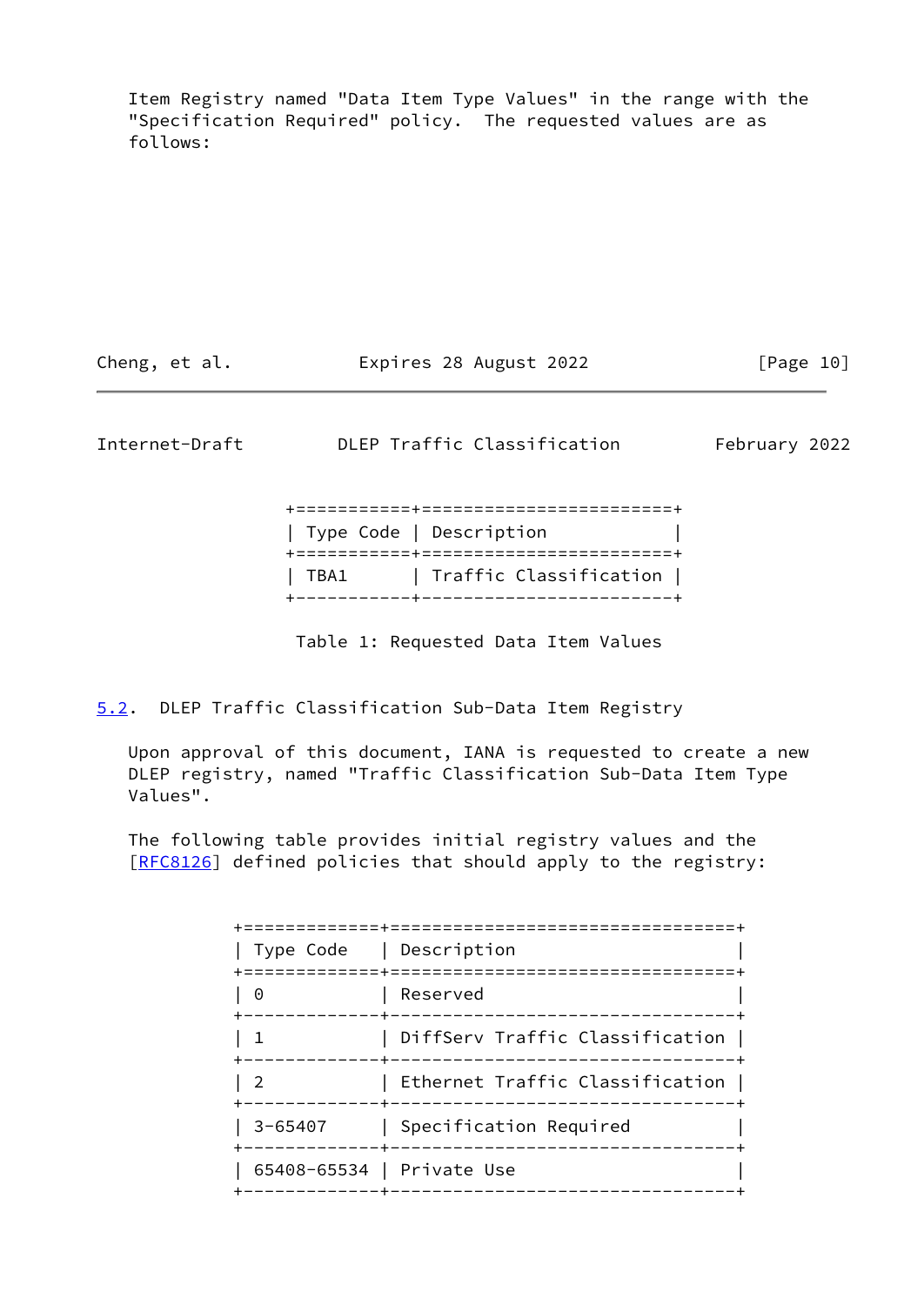| 65535 | Reserved | +-------------+---------------------------------+

Table 2: Initial Registry Values

#### <span id="page-12-0"></span>[6](#page-12-0). References

<span id="page-12-1"></span>[6.1](#page-12-1). Normative References

 [RFC2119] Bradner, S., "Key words for use in RFCs to Indicate Requirement Levels", [BCP 14](https://datatracker.ietf.org/doc/pdf/bcp14), [RFC 2119](https://datatracker.ietf.org/doc/pdf/rfc2119), DOI 10.17487/RFC2119, March 1997, <[https://www.rfc-editor.org/info/rfc2119>](https://www.rfc-editor.org/info/rfc2119).

|  | Cheng, et al. | Expires 28 August 2022 | [Page 11] |
|--|---------------|------------------------|-----------|
|--|---------------|------------------------|-----------|

- <span id="page-12-3"></span>Internet-Draft DLEP Traffic Classification February 2022
	- [RFC8174] Leiba, B., "Ambiguity of Uppercase vs Lowercase in [RFC](https://datatracker.ietf.org/doc/pdf/rfc2119) [2119](https://datatracker.ietf.org/doc/pdf/rfc2119) Key Words", [BCP 14](https://datatracker.ietf.org/doc/pdf/bcp14), [RFC 8174,](https://datatracker.ietf.org/doc/pdf/rfc8174) DOI 10.17487/RFC8174, May 2017, [<https://www.rfc-editor.org/info/rfc8174](https://www.rfc-editor.org/info/rfc8174)>.
	- [RFC8175] Ratliff, S., Jury, S., Satterwhite, D., Taylor, R., and B. Berry, "Dynamic Link Exchange Protocol (DLEP)", [RFC 8175,](https://datatracker.ietf.org/doc/pdf/rfc8175) DOI 10.17487/RFC8175, June 2017, <[https://www.rfc-editor.org/info/rfc8175>](https://www.rfc-editor.org/info/rfc8175).

<span id="page-12-2"></span>[6.2](#page-12-2). Informative References

<span id="page-12-5"></span>[I-D.ietf-manet-dlep-credit-flow-control]

 Cheng, B., Wiggins, D., Berger, L., and S. Ratliff, "DLEP Credit-Based Flow Control Messages and Data Items", Work in Progress, Internet-Draft, [draft-ietf-manet-dlep-credit](https://datatracker.ietf.org/doc/pdf/draft-ietf-manet-dlep-credit-flow-control-09) [flow-control-09](https://datatracker.ietf.org/doc/pdf/draft-ietf-manet-dlep-credit-flow-control-09), 26 October 2021, <[https://www.ietf.org/archive/id/draft-ietf-manet-dlep](https://www.ietf.org/archive/id/draft-ietf-manet-dlep-credit-flow-control-09.txt) [credit-flow-control-09.txt>](https://www.ietf.org/archive/id/draft-ietf-manet-dlep-credit-flow-control-09.txt).

<span id="page-12-4"></span>[I-D.ietf-manet-dlep-da-credit-extension]

 Cheng, B., Wiggins, D., and L. Berger, "DLEP DiffServ Aware Credit Window Extension", Work in Progress, Internet-Draft, [draft-ietf-manet-dlep-da-credit-extension-](https://datatracker.ietf.org/doc/pdf/draft-ietf-manet-dlep-da-credit-extension-12) [12,](https://datatracker.ietf.org/doc/pdf/draft-ietf-manet-dlep-da-credit-extension-12) 29 July 2021, [<https://www.ietf.org/archive/id/draft](https://www.ietf.org/archive/id/draft-ietf-manet-dlep-da-credit-extension-12.txt)[ietf-manet-dlep-da-credit-extension-12.txt>](https://www.ietf.org/archive/id/draft-ietf-manet-dlep-da-credit-extension-12.txt).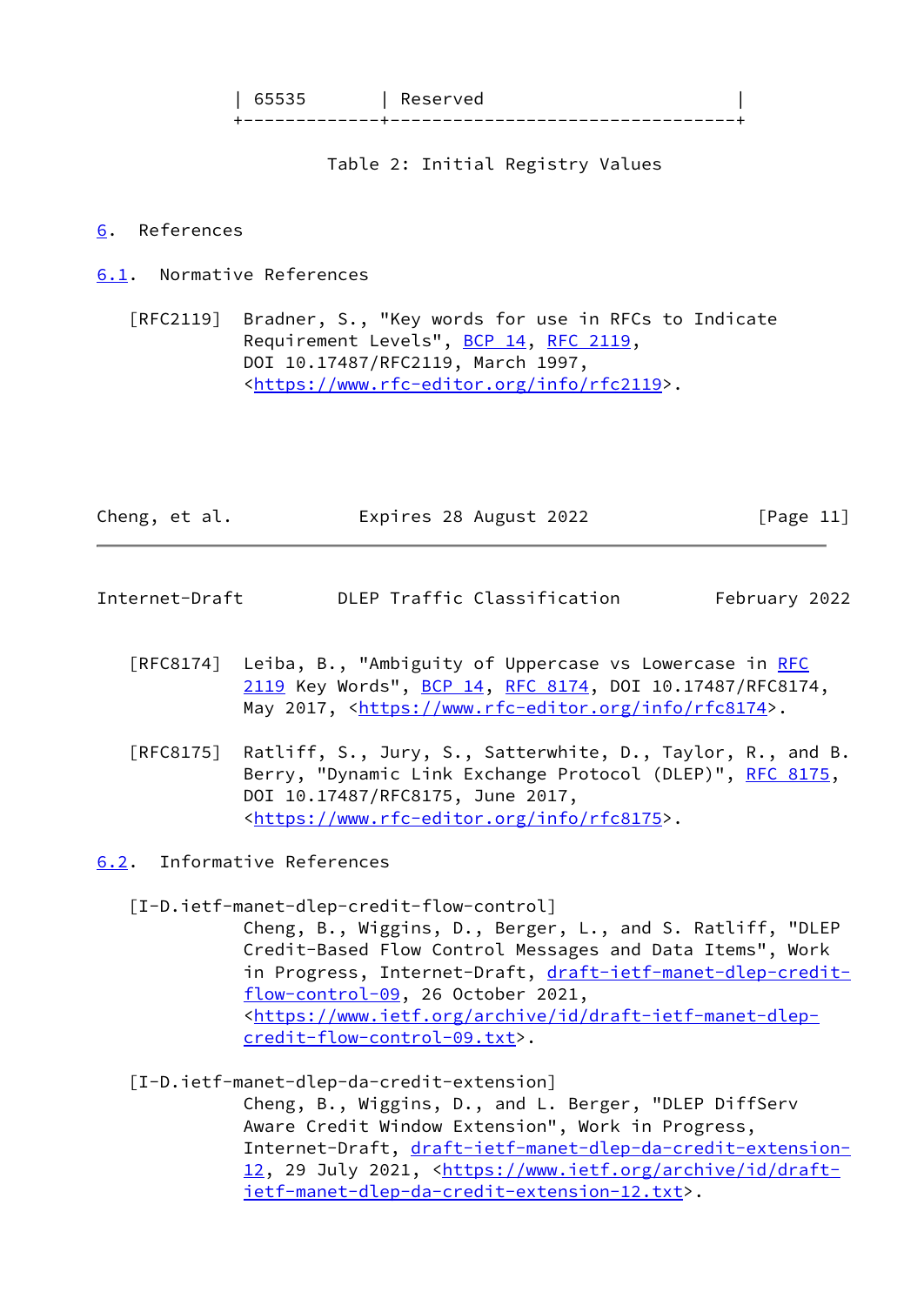#### <span id="page-13-2"></span>[IEEE.802.1Q\_2014]

 IEEE, "IEEE Standard for Local and metropolitan area networks--Bridges and Bridged Networks", IEEE 802.1Q-2014, DOI 10.1109/ieeestd.2014.6991462, 18 December 2014, <[http://ieeexplore.ieee.org/servlet/](http://ieeexplore.ieee.org/servlet/opac?punumber=6991460) [opac?punumber=6991460>](http://ieeexplore.ieee.org/servlet/opac?punumber=6991460).

- [RFC2474] Nichols, K., Blake, S., Baker, F., and D. Black, "Definition of the Differentiated Services Field (DS Field) in the IPv4 and IPv6 Headers", [RFC 2474](https://datatracker.ietf.org/doc/pdf/rfc2474), DOI 10.17487/RFC2474, December 1998, <[https://www.rfc-editor.org/info/rfc2474>](https://www.rfc-editor.org/info/rfc2474).
- [RFC2475] Blake, S., Black, D., Carlson, M., Davies, E., Wang, Z., and W. Weiss, "An Architecture for Differentiated Services", [RFC 2475](https://datatracker.ietf.org/doc/pdf/rfc2475), DOI 10.17487/RFC2475, December 1998, <[https://www.rfc-editor.org/info/rfc2475>](https://www.rfc-editor.org/info/rfc2475).
- [RFC8126] Cotton, M., Leiba, B., and T. Narten, "Guidelines for Writing an IANA Considerations Section in RFCs", [BCP 26](https://datatracker.ietf.org/doc/pdf/bcp26), [RFC 8126,](https://datatracker.ietf.org/doc/pdf/rfc8126) DOI 10.17487/RFC8126, June 2017, <[https://www.rfc-editor.org/info/rfc8126>](https://www.rfc-editor.org/info/rfc8126).

| Cheng, et al. | Expires 28 August 2022 | [Page 12] |
|---------------|------------------------|-----------|
|---------------|------------------------|-----------|

- <span id="page-13-1"></span>Internet-Draft DLEP Traffic Classification February 2022
	- [RFC8651] Cheng, B., Wiggins, D., and L. Berger, Ed., "Dynamic Link Exchange Protocol (DLEP) Control-Plane-Based Pause Extension", [RFC 8651,](https://datatracker.ietf.org/doc/pdf/rfc8651) DOI 10.17487/RFC8651, October 2019, <[https://www.rfc-editor.org/info/rfc8651>](https://www.rfc-editor.org/info/rfc8651).

<span id="page-13-0"></span>[Appendix A.](#page-13-0) Acknowledgments

 The Sub-Data Item format was inspired by Rick Taylor's "Data Item Containers". He also proposed the separation of credit windows from traffic classification at IETF98. Many useful comments were received from contributors to the MANET working group. This document was derived from [\[I-D.ietf-manet-dlep-da-credit-extension](#page-12-4)] as a result of discussions at IETF 101. Many useful comments were received from contributors to the MANET working group, notably Ronald in't Velt and David Black.

Authors' Addresses